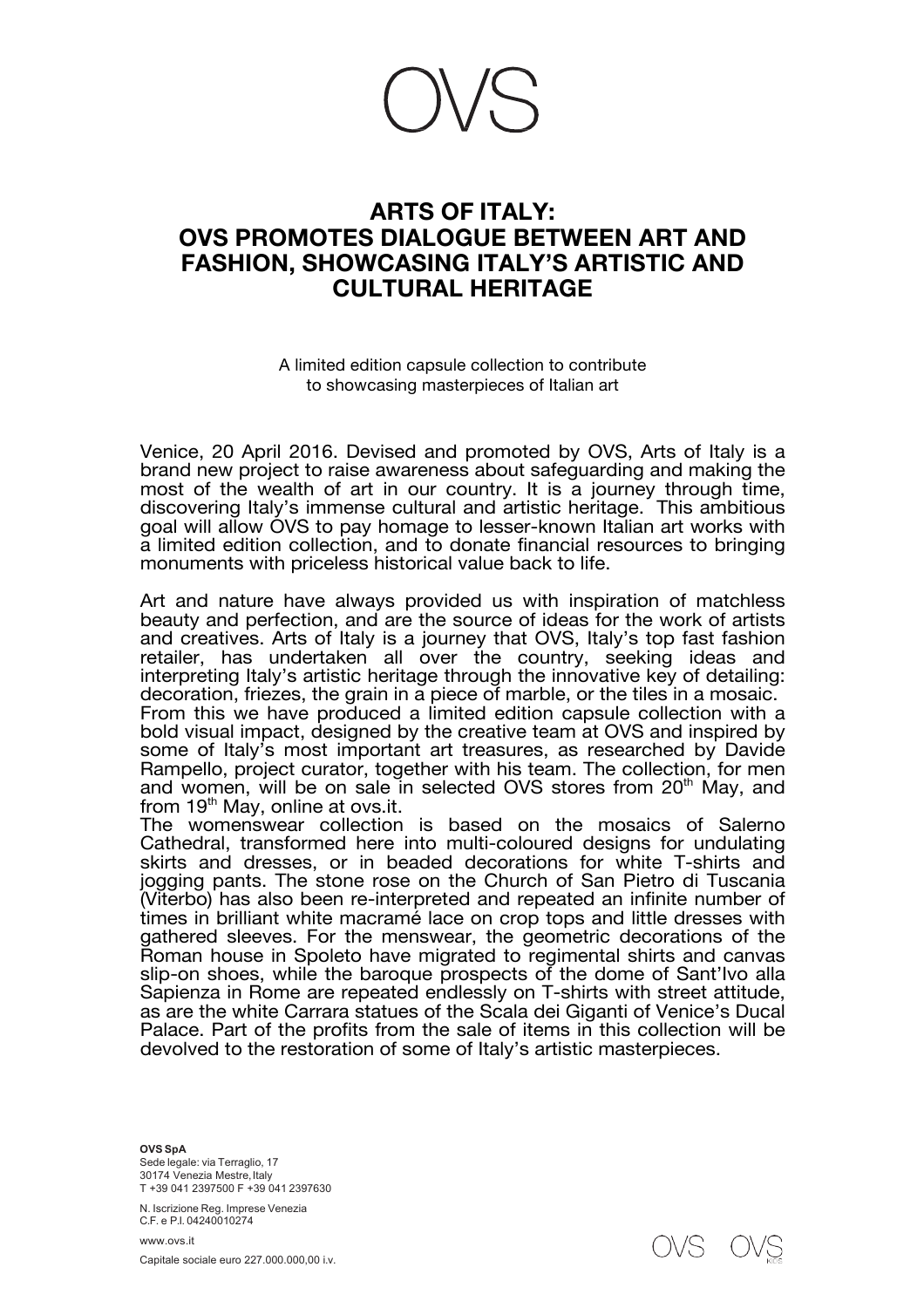

"The Arts of Italy project was set up with the aim of paying tribute to the beauty we meet every day, in the squares, churches and landscapes of Italy," says Stefano Beraldo, CEO of OVS. "We make clothes and to do this we are always on the lookout for inspiration. Our team of designers was immediately taken with the idea of seeking creative vision in works of art. I asked my friend, Davide Rampello to be the artistic supervisor, to guarantee development of the utmost quality. On one hand, the project progresses through the creation of garments with weaves, embroidery, or prints inspired by the patterns found on various Italian artworks. On the other, it involves raising funds for the restoration or to raise the profile of works of art or monuments, selected from the more unfamiliar but by no means any less important pieces".

"Beauty as an idea is not just linked to aesthetic value; beauty is above all an experience. When one experiences beauty, it is surprising, marvellous, and emotional. And emotion is what drives us to find out more about something that otherwise would fail to attract our attention. That's why I was happy to accept Stefano Beraldo's offer to bring the large OVS community and others, a greater awareness of beauty," says Davide Rampello. "Italy is a living synthesis of beauty. For thousands of years, our country has created and produced examples of synergetic harmony based on creativity and freedom, and these have led to the most genuine development of beauty as an absolute value. This heritage has always been recognised and shared but perhaps we are all only superficially aware of it. Artsofitaly is a bold, ambitious project with an important goal: to boost the cultural and aesthetic awareness of the general public, stimulating a whole new recognition of taste."

"Public and private sectors increasingly need to work together to safeguard our cultural heritage, a precious resource that we all need to defend and make the most of," says Dario Franceschini, Minister for Arts, Culture and Tourism. "Cultural patronage is a civilised gesture that now, thanks also to ArtBonus, is gaining its rightful recognition".

To bring variety to the names joining the adv campaign for Arts of Italy, shot by photographer Pierpaolo Ferrari, OVS has called on well-known figures from different worlds to be its ambassadors. From fashion designer Marta Ferri, to author Chiara Gamberale, actors Eleonora Giovanardi, Margareth Madé, Silvio Muccino and Alessandro Preziosi, art critic Achille Bonito Oliva and composer Giovanni Allevi, who will conduct a world preview of his sacred cantata, "Sotto lo stesso cielo" for choir and orchestra, at a special concert to launch the Arts of Italy project on  $4<sup>th</sup>$  May at the Auditorium in Milan, where he will be bringing over 100 musicians to the stage.

**OVS SpA** Sede legale: via Terraglio, 17 30174 Venezia Mestre, Italy T +39 041 2397500 F +39 041 2397630

N. Iscrizione Reg. Imprese Venezia C.F. e P.I. 04240010274

www.ovs.it Capitale sociale euro 227.000.000,00 i.v.